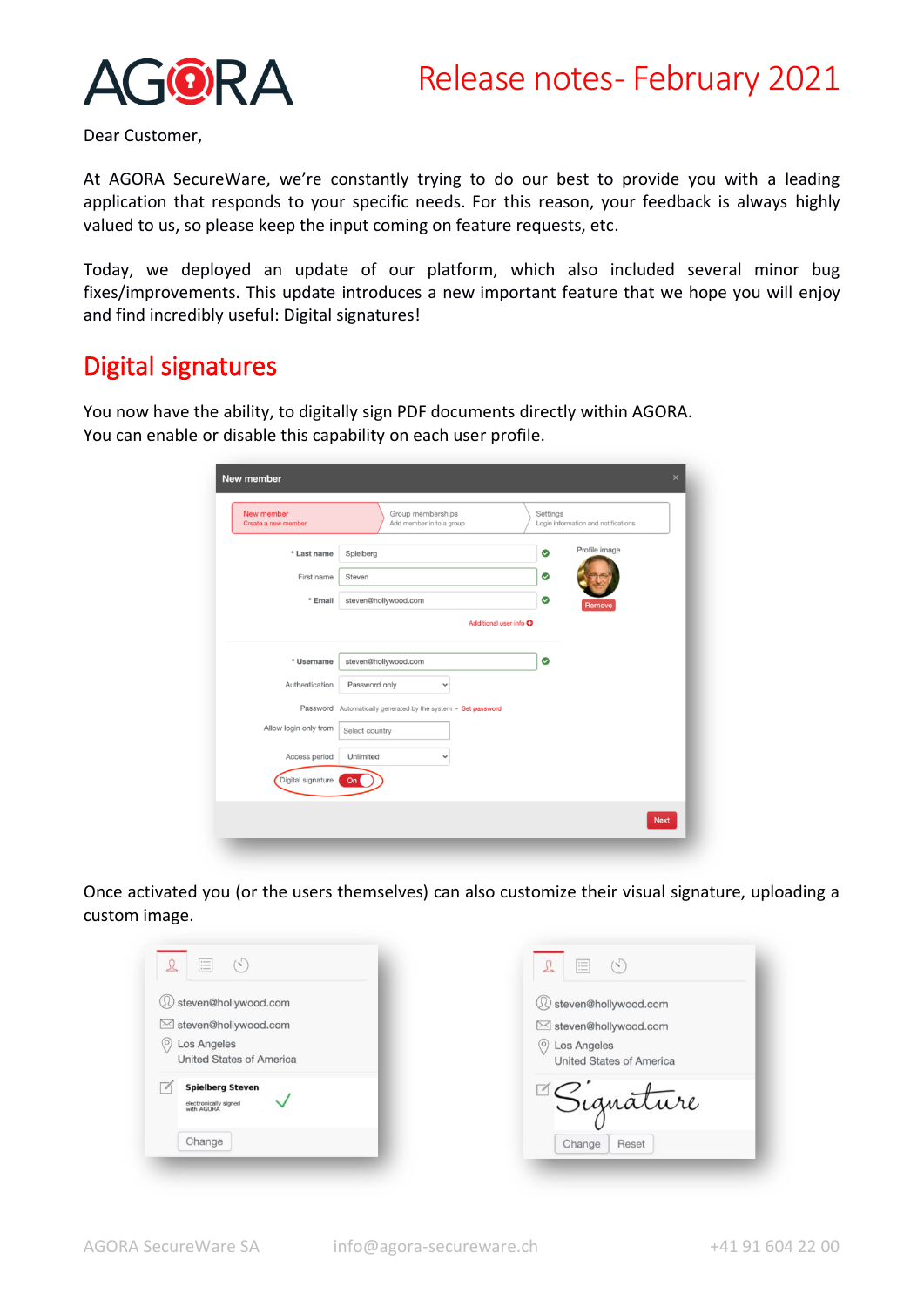

You have principally two uses cases: either directly sign a document or ask other users to sign it.

### Sign a document

When you open a PDF document, you will find on the top navigation bar, called "Sign document".

| Contract_Example.pdf <<br>$82\%$ $\vee$<br>Ш | $\Theta$<br>$(+)$                                                                                                                                                                          | E.                                                                                              | <b>View</b>                                                                                                                                                                                                                                                                                                                                                                                                                                                                                                                                                     | <b>C</b> Share | <b>3</b> Download<br>σ<br>ශ | Sign document<br>$\blacktriangleright$ Edit<br>Contract_Example.pdf             | ×<br>000                            |
|----------------------------------------------|--------------------------------------------------------------------------------------------------------------------------------------------------------------------------------------------|-------------------------------------------------------------------------------------------------|-----------------------------------------------------------------------------------------------------------------------------------------------------------------------------------------------------------------------------------------------------------------------------------------------------------------------------------------------------------------------------------------------------------------------------------------------------------------------------------------------------------------------------------------------------------------|----------------|-----------------------------|---------------------------------------------------------------------------------|-------------------------------------|
| o)                                           | ("Contractor").<br><b>1. Services to Be Performed</b><br>Agreement.<br>2. Payment<br>Contractor at the following rates: USD 100'000.<br>3. Applicable Law<br>laws principles.<br>Signature | <b>Independent Contractor Agreement</b><br>by the invoice, and a summary of the work performed. | Annotate<br>This Agreement is made between AGORA SecureWare ("Client") and Walt Disney<br>Contractor agrees to perform the services described in Exhibit A, which is attached to this<br>In consideration for the services to be performed by Contractor, Client agrees to pay<br>Contractor shall be paid within a reasonable time after Contractor submits an invoice to<br>Client. The invoice should include the following: an invoice number, the dates covered<br>This Agreement will be governed by California law, without giving effect to conflict of |                |                             | Shared with<br>$\left(\frac{1}{2}\right)$<br>僵<br>G)<br>Write your comment<br>٠ | View by Settings<br>ö,<br>岗<br>Send |
|                                              |                                                                                                                                                                                            |                                                                                                 | $2$ of 3 $\rightarrow$                                                                                                                                                                                                                                                                                                                                                                                                                                                                                                                                          |                |                             |                                                                                 |                                     |

After clicking on that button, on the right-lateral bar the system will give you the choice to direct sign the document (without visual signature) or to add your visual signature. For the latter, you can click on "Add visual signature":

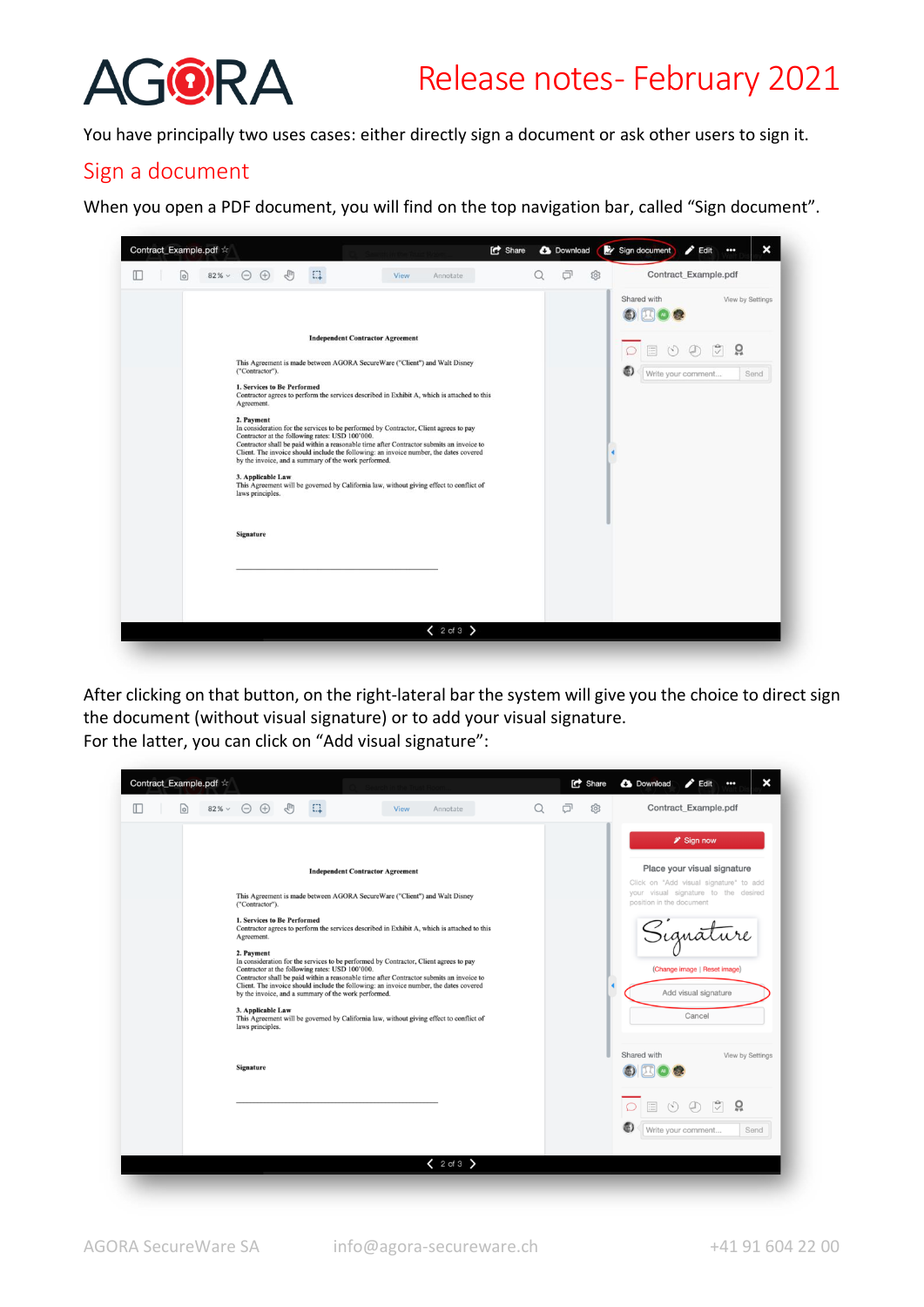

# Release notes- February 2021

After dragging the signature to the desired position, you can click on "Sign now" to finally sign the document.

| Contract_Example.pdf $\approx$ |                                                                                          |                                                      |                                                                                                                                                                                                                                                                                                                                                                        |   | <b>C</b> Share | ×<br><b>3</b> Download<br>$\blacktriangleright$ Edit<br>$\bullet\bullet\bullet$                                         |
|--------------------------------|------------------------------------------------------------------------------------------|------------------------------------------------------|------------------------------------------------------------------------------------------------------------------------------------------------------------------------------------------------------------------------------------------------------------------------------------------------------------------------------------------------------------------------|---|----------------|-------------------------------------------------------------------------------------------------------------------------|
| $82\% \sim$<br>o)              | $\Theta$<br>$\bigoplus$                                                                  | Ω                                                    | <b>View</b><br>Annotate                                                                                                                                                                                                                                                                                                                                                | Q | a<br>ශ         | Contract_Example.pdf<br><sup>2</sup> Sign now                                                                           |
|                                | ("Contractor").<br>1. Services to Be Performed<br>Agreement.<br>2. Payment               | <b>Independent Contractor Agreement</b>              | This Agreement is made between AGORA SecureWare ("Client") and Walt Disney<br>Contractor agrees to perform the services described in Exhibit A, which is attached to this                                                                                                                                                                                              |   |                | Please move the signature in the correct<br>position to sign the document.<br>Cancel<br>Shared with<br>View by Settings |
|                                | Contractor at the following rates: USD 100'000.<br>3. Applicable Law<br>laws principles. | by the invoice, and a summary of the work performed. | In consideration for the services to be performed by Contractor, Client agrees to pay<br>Contractor shall be paid within a reasonable time after Contractor submits an invoice to<br>Client. The invoice should include the following: an invoice number, the dates covered<br>This Agreement will be governed by California law, without giving effect to conflict of |   |                | ö<br>Write your comment<br>Send                                                                                         |
|                                | Signature                                                                                | Signature                                            |                                                                                                                                                                                                                                                                                                                                                                        |   |                |                                                                                                                         |
|                                |                                                                                          |                                                      | $2$ of 3 $\geq$                                                                                                                                                                                                                                                                                                                                                        |   |                |                                                                                                                         |

The information about the applied signature will appear inside a green bar on the top of the document.

|                                             | Document was signed and has not been modified after that |                                                                                                                                                                                                                                                                                                                                                                                        |             |          |   | View signatures <sup><math>\vee</math></sup> |                                            |                     |
|---------------------------------------------|----------------------------------------------------------|----------------------------------------------------------------------------------------------------------------------------------------------------------------------------------------------------------------------------------------------------------------------------------------------------------------------------------------------------------------------------------------|-------------|----------|---|----------------------------------------------|--------------------------------------------|---------------------|
| Œ<br>$63\% \vee$<br>$\lbrack \circ \rbrack$ | $\ominus$<br>$(+)$                                       | Ш                                                                                                                                                                                                                                                                                                                                                                                      | <b>View</b> | Annotate | a | Φ                                            | Signed by                                  | Date                |
|                                             |                                                          |                                                                                                                                                                                                                                                                                                                                                                                        |             |          |   |                                              | Steven Spielberg<br>(steven@hollywood.com) | 02.02.2021<br>16:13 |
|                                             |                                                          | <b>Independent Contractor Agreement</b>                                                                                                                                                                                                                                                                                                                                                |             |          |   |                                              | $\bullet$                                  |                     |
|                                             | ("Contractor").                                          | This Agreement is made between AGORA SecureWare ("Client") and Walt Disney                                                                                                                                                                                                                                                                                                             |             |          |   |                                              | 三                                          | 0002                |
|                                             | 1. Services to Be Performed<br>Agreement.                | Contractor agrees to perform the services described in Exhibit A, which is attached to this                                                                                                                                                                                                                                                                                            |             |          |   |                                              | 15<br>Write your comment                   | Send                |
|                                             | 2. Payment                                               | In consideration for the services to be performed by Contractor, Client agrees to pay<br>Contractor at the following rates: USD 100'000.<br>Contractor shall be paid within a reasonable time after Contractor submits an invoice to<br>Client. The invoice should include the following: an invoice number, the dates covered<br>by the invoice, and a summary of the work performed. |             |          |   |                                              |                                            |                     |
|                                             | 3. Applicable Law<br>laws principles.                    | This Agreement will be governed by California law, without giving effect to conflict of                                                                                                                                                                                                                                                                                                |             |          |   |                                              |                                            |                     |
|                                             |                                                          | signature Signature                                                                                                                                                                                                                                                                                                                                                                    |             |          |   |                                              |                                            |                     |